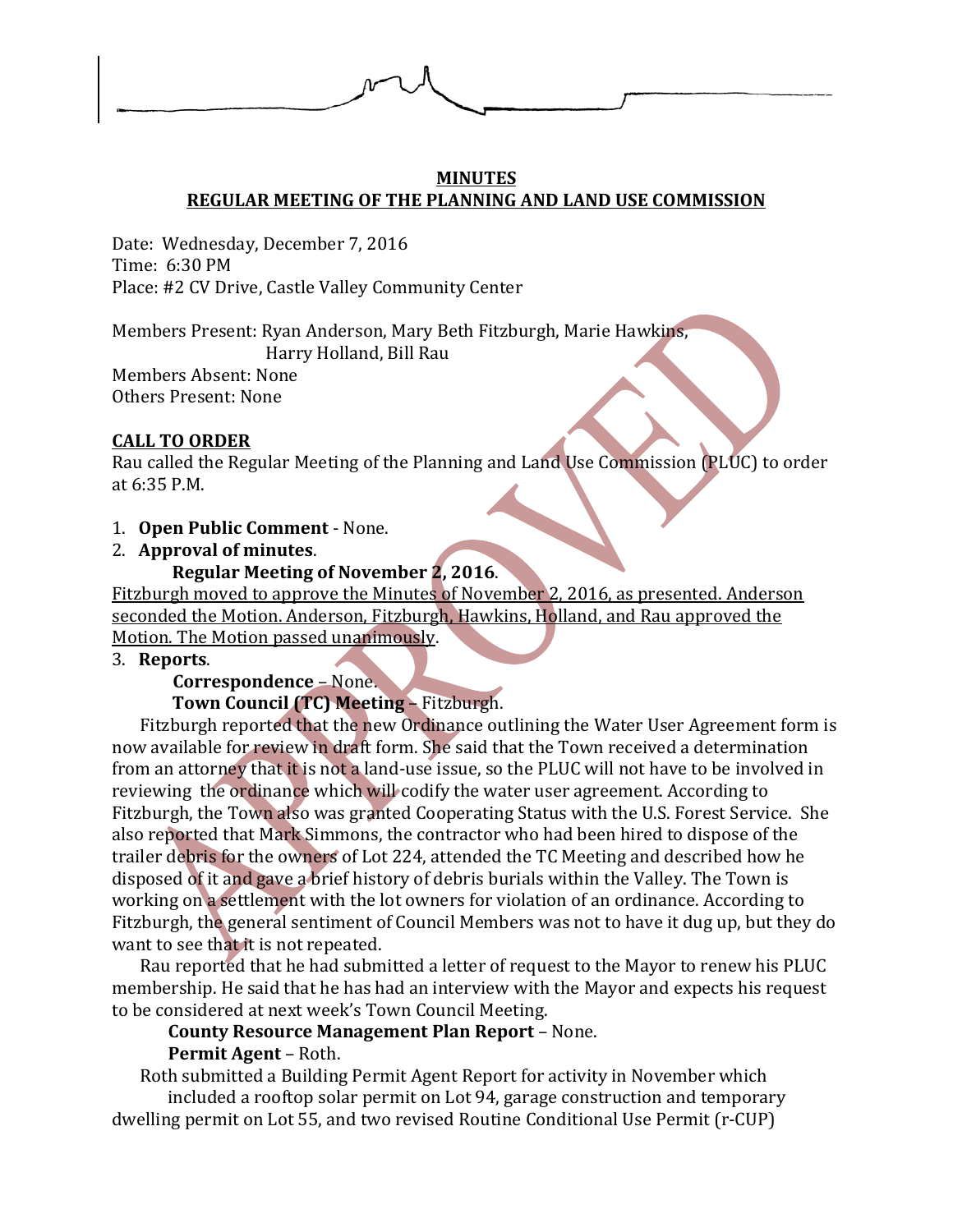

applications. Leta Vaughn, Lot 43, added handyman services to her business and Wayne Newton had moved his business, Multavita, from Lot 186 to Lot 130.

Fitzburgh noted that routine conditional use permit (r-CUP) applications provide a 15 day period for immediate neighbors and others to respond. She said that the PLUC is the appeal authority for r-CUPS and would determine whether the business met the requirements of a r-CUP or should change to a non-routine CUP. Roth noted that nonroutine-CUPs receive about a three-week response period between the time letters of notification are sent and the date of the PLUC Meeting at which it is reviewed.

Holland asked for clarification of how Lot 440 was platted. Fitzburgh said that a portion of the lot extended across Castleton Road onto Bureau of Land Management (BLM) land and was located out of the Town Boundary. The major portion of the lot, including the current construction site, is within the Town Boundary.

Anderson asked whether yurts and teepees are considered dwellings. Fitzburgh said the Ordinance considers anything lived in to be a dwelling and allows them to be used as dwellings, but they could not be used as a second dwelling on a lot.

#### **Procedural Matters**.

Roth presented a revised copy of the Key Zoning Rules that the Town is mailing to all property owners next week along with a septic maintenance information sheet and a cover letter from the Mayor.

Roth presented a draft Ordinance to establish a policy and procedure for approval of written minutes for all public bodies within the Town of Castle Valley. She said it is based on a prior Resolution prepared by the PLUC, an administrative process created by the Town Council, and a model ordinance provided by the Utah League of Cities & Towns (ULCT). She asked PLUC Members to review it and provide feedback. Roth said that the Town Clerk and TC Members will also be reviewing it. Fitzburgh said that the draft should be passed on to the Town Council for their action.

#### **NEW BUSINESS**

#### 4. **Discussion and possible action re: recommendation to the Town Council for approval of conditional use permit and business license renewals for 2017**.

Fitzburgh moved to recommend approval to the Town Council of the conditional use permit and business license renewals for 2017. Hawkins seconded the Motion. Anderson, Fitzburgh, Hawkins, Holland, and Rau approved the Motion. The Motion passed unanimously.

#### **UNFINISHED BUSINESS**

7. **Discussion and possible action re: updating Ordinance 2011-1 to adopt the most recent building codes used by Grand County** (tabled).

Fitzburgh moved to untable Item 7. Anderson seconded the Motion. Anderson, Fitzburgh, Hawkins, Holland, and Rau approved the Motion. The Motion passed unanimously.

Fitzburgh said that she had reviewed the Grand County Ordinance and the Moab City Ordinance before writing this ordinance to adopt the most current state building code. She noted that the State is now in charge of adopting and amending various international building codes for local governments. She said the State will reassess which building codes to adopt and amend each year. She said that she spokewith Jeff Whitney (Grand County Building Inspector) about her concerns regarding whether adopting this ordinance would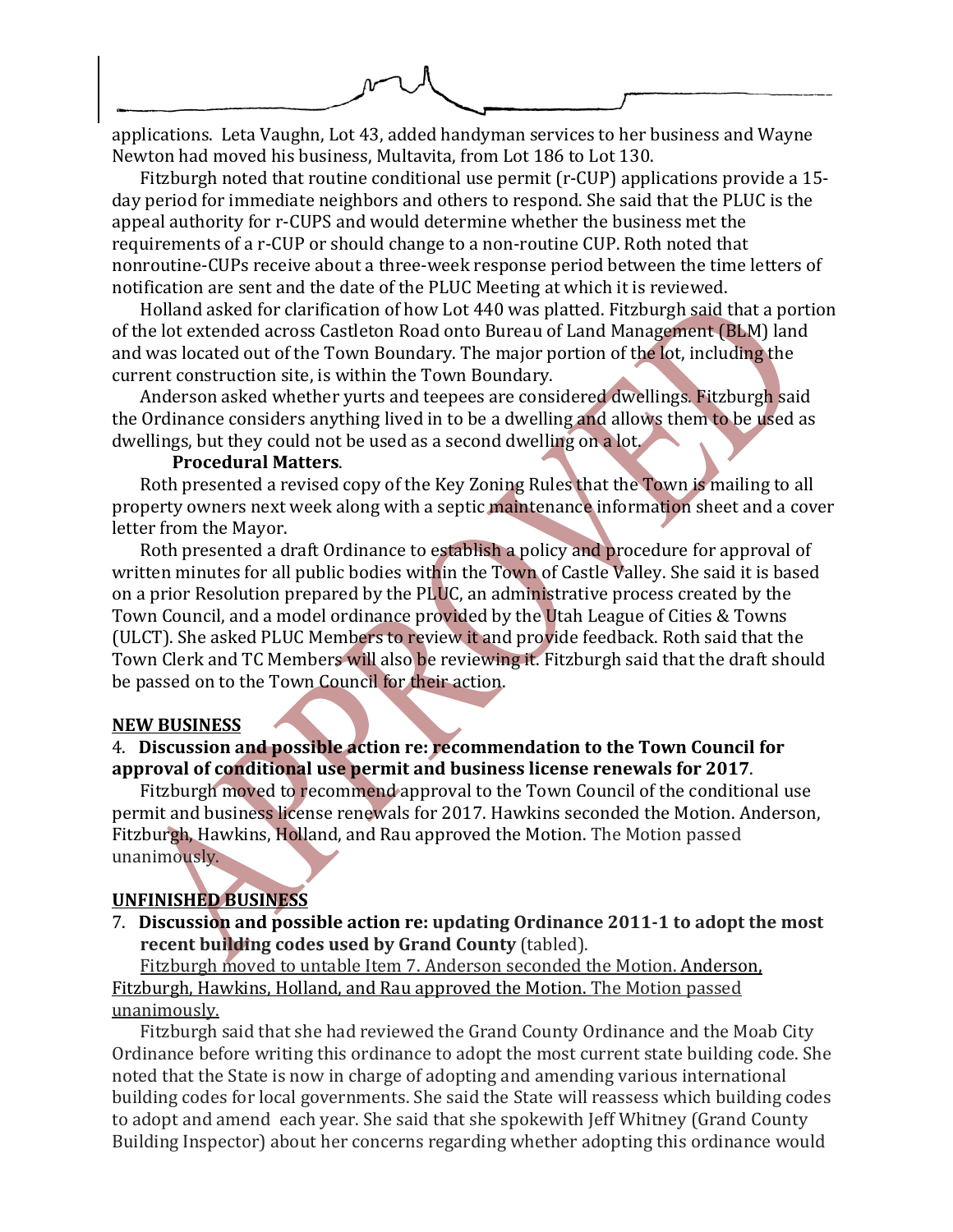

impose the strict fire and building codes of the County's Wildland Urban Interface (WUI) regulations on construction within Castle Valley. He told her that the WUI was not part of the Utah uniform building act and would not affect Castle Valley. Fitzburgh noted that municipality zoning regulations can be more restrictive than State construction codes but not less restrictive.

Hawkins questioned whether Section 4, which states, "All other ordinances or parts of ordinances in conflict herewith are hereby repealed," would conflict with the Town's zoning ordinances regulating height, square footage, etc. PLUC Members discussed the meaning of the phrase, which is also included in the Grand County and Moab ordinances, and the differences between the subject matter of this ordinance and the Town's zoning regulations. After discussion, PLUC Members agreed to have Roth consult Jeff Whitney regarding the meaning of this clause.

Fitzburgh noted that she had found a conflict between this Ordinance and Ordinance 85-3, Section 5.8 regarding permanent foundations. She provided a correction that would align it with the amended language and proposed that it be included in the Working draft amendments to 85-3 regarding the proposed solar amendments.

PLUC Members discussed the need for this Ordinance which allows the Grand County Building Inspector to serve Castle Valley. If Castle Valley wanted to adopt different building codes, the Town would have to hire its own building inspector which would be very expensive, according to Fitzburgh.

Hawkins asked why the phrase "collection of fees" was removed from the end of Section 1. PLUC Members observed that the phrase was used in both the Grand County and Moab ordinances. Roth will also consult Whitney about the reason for this phrase.

Rau said that any concerns from PLUC Members can be included as comments to the Town Council if and when the PLUC recommendation for approval is made.

PLUC Members decided to hold a Public Hearing at its February 2017 Meeting on the draft amendments to Ordinance 2011-1.

Anderson moved to retable Item 7. Hawkins seconded the Motion. Anderson, Fitzburgh, Hawkins, Holland, and Rau approved the Motion. The Motion passed unanimously.

8. **Discussion and possible action re: amendments to Ordinance 85-3 to establish regulations for solar panels** (tabled).

Fitzburgh moved to untable Item 8. Anderson seconded the Motion. Anderson, Fitzburgh, Hawkins, Holland, and Rau approved the Motion. The Motion passed unanimously.

Fitzburgh reported that Craig Call has not responded to her request for referral of an attorney to review the enforcement language in the Ordinance. She said that she has contacted an attorney who works with ULCT. She is waiting for the attorney to confirm whether she can review the language within the Town's \$500.00 budget allowance. Fitzburgh said that she will consult local attorney, Christina Sloan, next week if the ULCT attorney is unable to do it.

Fitzburgh moved to retable Item 8. Hawkins seconded the Motion. Anderson, Fitzburgh, Hawkins, Holland, and Rau approved the Motion. The Motion passed unanimously.

9. **Discussion re: future amendments to Ordinance 85-3** (tabled).

10. **Closed Meeting** (if needed) – None.